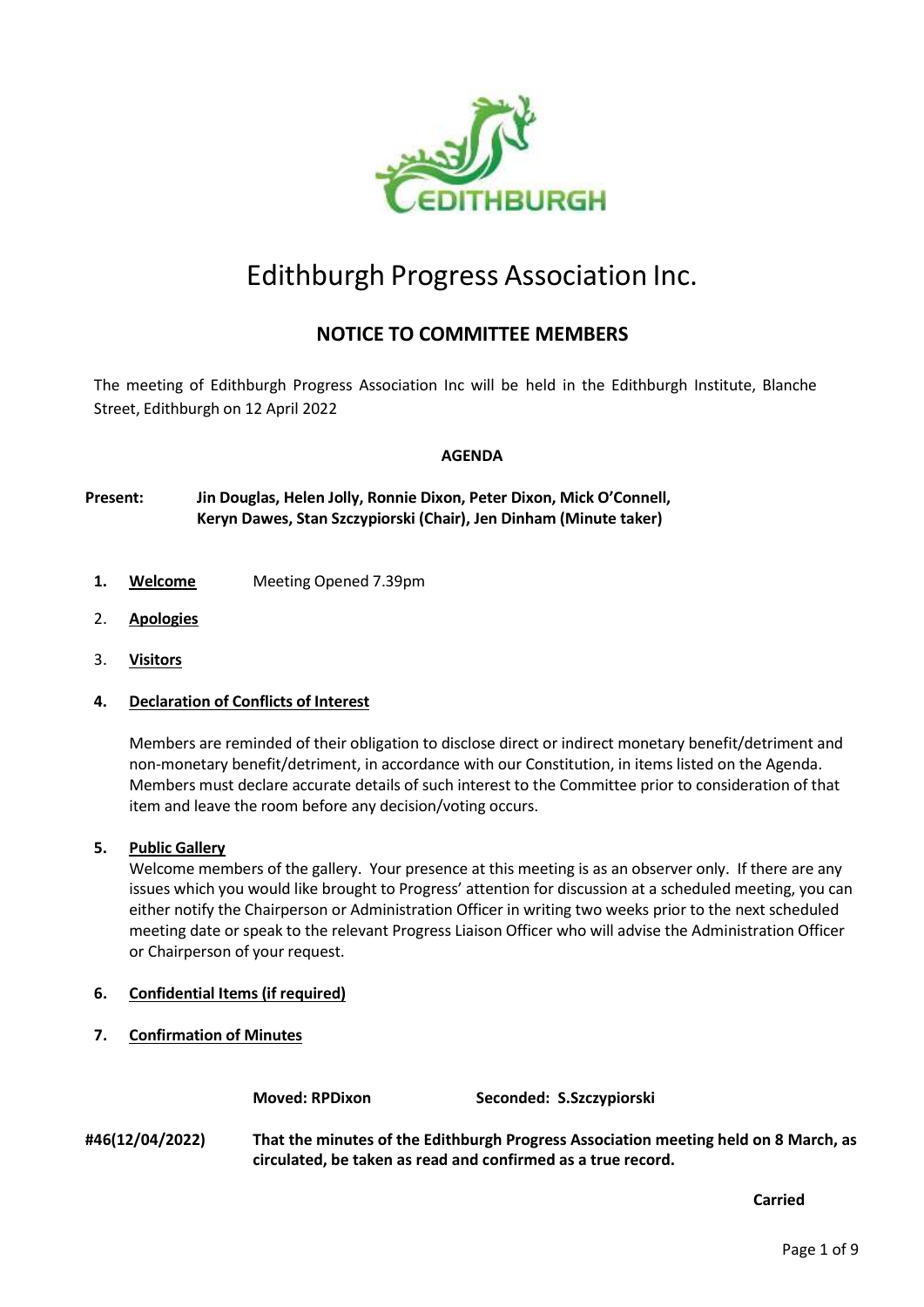### **8. Matters Arising From Minutes**

8.1 **Fish Cleaning Station accepted the letter and will forward the points to Council on Nuggett's behalf**

# 8.2 **Progress Flyer w Letter box drops** Flyer was well received and should go out to all residents

**Moved: M.O'Connell Seconded: K.Dawes #47(12/04/2022) That the flyer about Edithburgh Progress Association as produced by Mick O'Connell be sent to all residents.**

**Carried**

- 8.3 **Jetty Interps Sign** Further discussion of the Jetty sign for divers will be under General Business
- 8.4 **Jeffrey Robinson Donations Progress will purchase a chair and table setting and plaque for the Flora park using the donations and the rest of the money will come from the Progress budget for the Flora park. A list of the donors be sent to Elspeth Robinson.**

|                 | <b>Moved: K.Dawes</b>                             | Seconded: M.O'Connell                                                           |
|-----------------|---------------------------------------------------|---------------------------------------------------------------------------------|
| #48(12/04/2022) | the Flora park Budget will make up the shortfall. | That the Flora Park purchase a Memorial chair and Plaque with the donations and |

**Carried**

# **8.1.1 Review of Action List**

# **9. Reports**

9.1 **Caravan Park Working Group Report – S.Szczypiorski. M.O'Connell**

### **CPWP Meeting Report April 2022**

- 1. Terry Coad Terry Coad incoming ASL/Permanent Rep on the CPWP. He has been in the park for about 2 years and has a mechanical engineering background.
- 2. Grants Consultant Martin investigated further and what he understood was not correct about the employment of a Grants Consultant, but he supplied some possible grant sources.
- 3. Annual Leave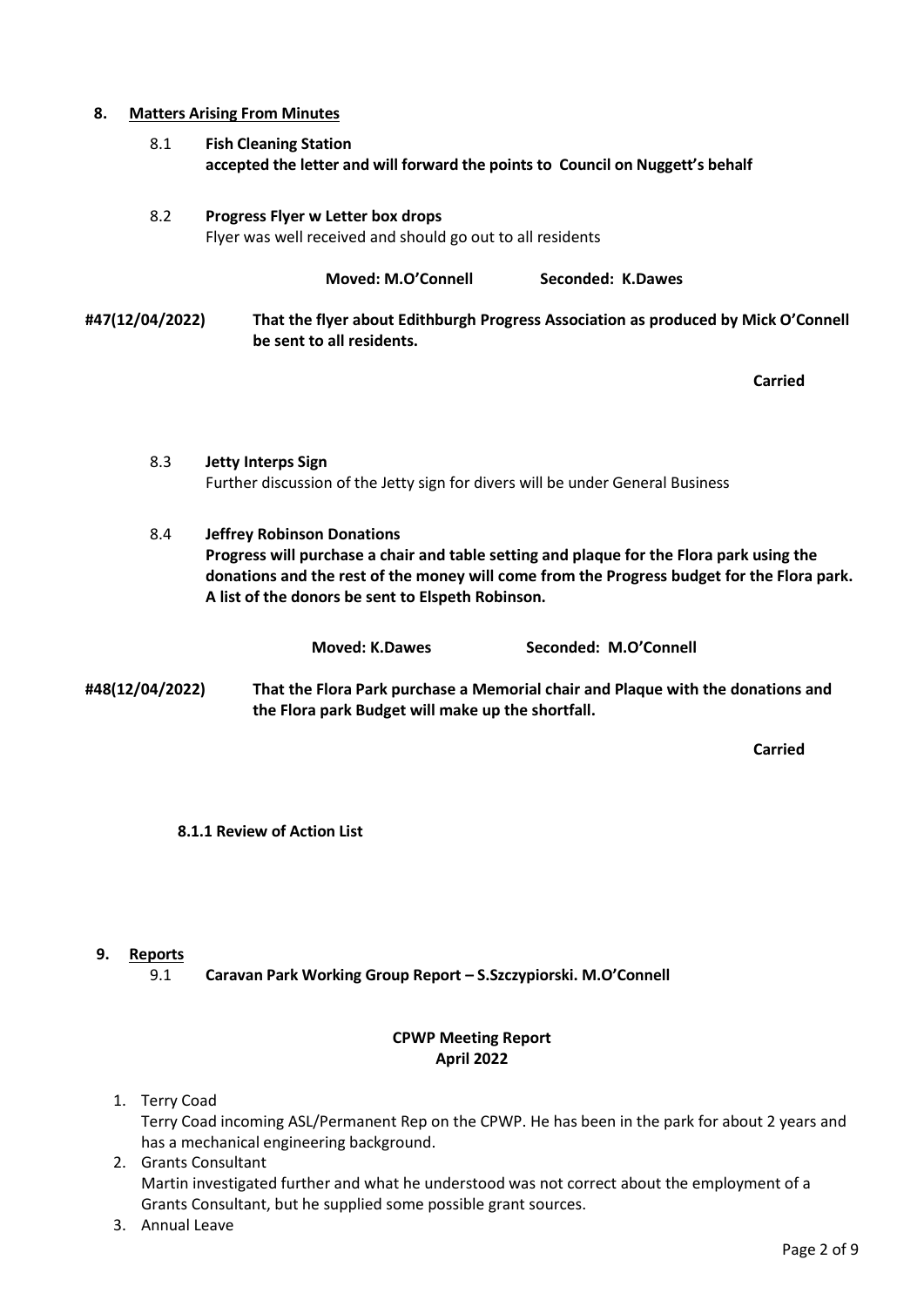Shane taking 6 weeks leave and Sonya a couple of periods of leave. Cover coming from the previous managers of the Ardrossan Caravan Park.

4. Free Camping at the Town Oval

Council concerned with the extra visitors to YP during peak times not being catered for through existing caravan parks and free camping sites and are looking at providing extra sites. The Edithburgh Sporting Club have been in contact with the Council and have free camping at the oval over Easter, at this stage as a one off.

5. Finance Meeting

Motion: That the following items be funded from the 21/22 Budget

- a) Fish shelter cleaning and painting (\$3476)
- b) Entrance spruce-up (\$3311)
- c) Concreting
	- a. Access paths to the camp kitchen (\$7700)
	- b. Disabled Unit access (\$6600)
	- c. Caravan parking slabs 15 for \$27000 (recommend 5 per year for three years \$9000)
	- d. Park bench slabs (3 at \$400 \$1200)
	- e. Boat wash area access and egress (\$7500)
- d) Security cameras 6 additional cameras plus an 8 port PoE (\$5696)
- e) Floors in Seaview Cabins (\$4137)
- f) Boom gate Swipe Card Entry and Exit (\$15301)
- g) Seaview and Spa Cabin upgrade (\$76120)
- Total: \$140041

### **Moved: M.O'Connell Seconded: K.Dawes**

**#49(12/04/2022) That the above items be funded from the 21/22 Budget.**

### **Carried**

- 6. Storage/Staff Amenities/Garage Using the proposed plans put the project out to gain an idea of cost.
- 7. Caravan Park expansion Our proposal to expand across the road as unpowered sites is being processed by Council. We will monitor the situation at the oval, but vans there will help our case to expand.
	- 9.2 **Progress Financial Report**

# **FORD McCARTHY & ASSOCIATES**

ABN 88 471 591 794 finance@fordmccarthy.com

- To: Edithburgh Progress Association Inc
- From: Ford McCarthy & Associates
- Meeting Date: 12<sup>th</sup> April 2022
- Report Title: Finance Report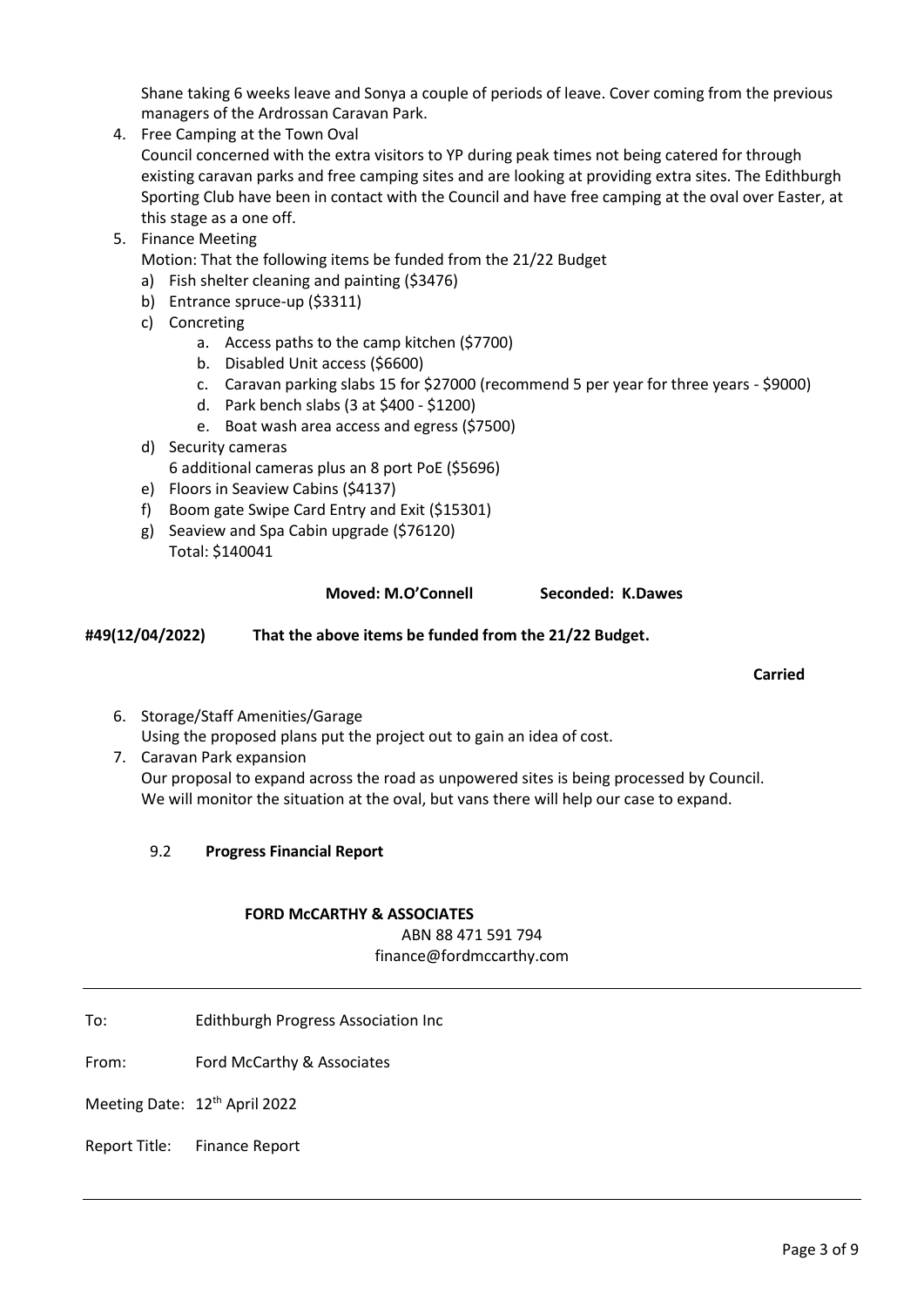# Financial Reports from MYOB

The following reports have been submitted for your consideration:

- \* Balance Sheet for Edithburgh Progress Association as an entity
- \* Profit and Loss (with last year)
- \* Profit and Loss

# Additional Reports from Excel

\* Budget vs Actual with Remaining Balances

\*Caravan Park \*Progress Association \*Finance & Capital \*Edithburgh Events Group \*Day at the Burgh

\* Occupancy Rates March 2022 and March 2021

# General Business

Commercial income at 31<sup>st</sup> March 2022 is \$887'792 compared to \$750'459 the previous year.

Operating expenditure at 31st March 2022 is \$596'778 compared to \$517'031 in the prior year.

The above figures do not include the capital items/plant which come to a total of \$140'685.

The cheque account has a balance of \$85'125, The Express Saver Account has a balance of \$188'618 and the Future Community Projects Fund has a balance of \$270'822.

# LTFP & Budget Review

The 31<sup>st</sup> March Budget Review for "Progress" has now been completed and the following changes have been put forward for your consideration:

Cleaning has been increased by \$50 Website has been increased by \$300 Advertising has been reduced by \$1400 Postage has been increased by \$392 Souvenirs has been increased by \$2100 Subscriptions has been increased by \$950 Stationery/Photocopier has been reduced by \$1498 Food/Beverages has been reduced by \$1000 Insurance has been increased by \$550 Amenities Maintenance has been reduced by \$792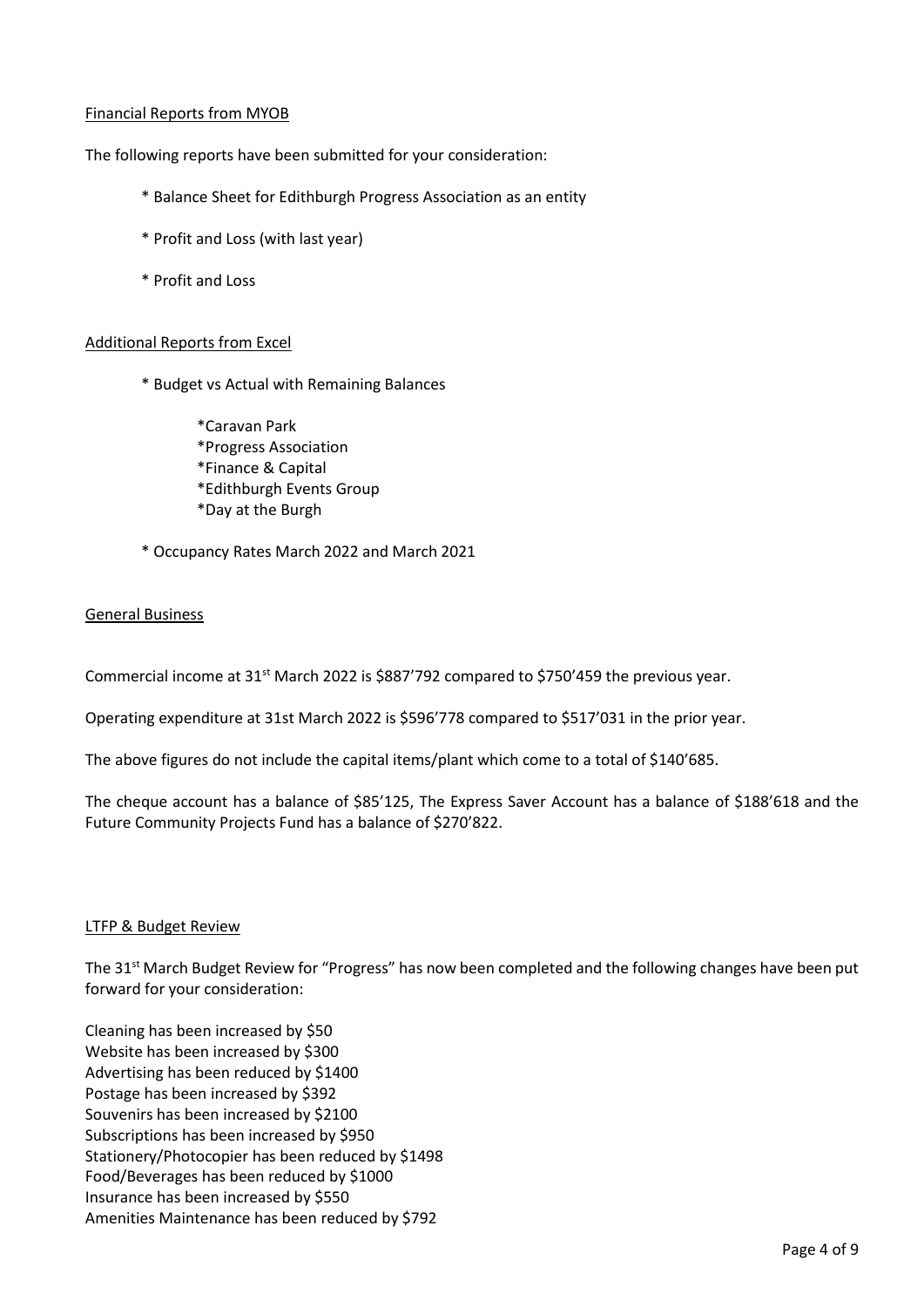Town Improvements – EEWC has been increased by \$7000 150<sup>th</sup> Jetty Celebration – Horse has been reduced by \$10000 to be included in the 2022/2023 Financial Year 150<sup>th</sup> Jetty Celebration - Jetty Truck has been reduced by \$10000 to be included in the 2022/2023 Financial Year History Group has been reduced by \$400 Oval Watering has been reduced by \$5000 Edithburgh Events Group has been reduced by \$3000 Community Day Event Expenses has been increased by \$800 Miscellaneous has been increased by \$500

The above changes result in an extra \$20448 funds being available to be spent within the Caravan Park prior to 30th June 2022.

# 9.3 **Day at the Burgh – Helen Jolly**

# **"TWILIGHT BLUES at the BURGH" REVIEW**

# **OVERVIEW**

The event on several fronts was a huge success for the organisers of the event and the town in general. It was estimated that approximately 600 people attended the event many coming from other towns via bus. The weather certainly was a major contributor to the events success and justified the timing of the event in March. The location on the grass above the tidal pool added to the ambiance and showcased Edithburgh at its best. The success of this event has driven the organisers to now start planning for the 2023 event and have already begun reviewing where we can improve.

# **FEEDBACK FORMS**

The inclusion of online and paper feedback forms for this event was a great initiative and we are currently going through each of them as a part of the review process. We have received over 60+ responses, whilst not a big number the information being gathered will be beneficial to improving the event. Overall, the feedback was extremely positive and was focused on "Community Spirit" being on display for all to enjoy.

# **AREAS FOR DISCUSSION**

The following items were raised as areas to look at to enhance the events success.

- 1. Signage at either end of O'Halloran Pde. "Community Event" and speed limit of 25KM.
- 2. Identified parking for emergency service i.e., Police/Ambulance
- 3. Setup/pack up needs clearer communication to all to ensure we have enough to assist when required.
- 4. Most of the Pack up to be done next day.
- 5. Umbrellas to be pulled down when sun goes down.
- 6. Bins to be positioned around area earlier, with potential to have separate bins for bottles/cans only.
- 7. Portable toilets to be used as a back to the existing ones, check that sufficient supply of toilet paper/soap etc. is available
- 8. Ratio of people v toilets to be looked at.
- 9. Fund raising tins to be used, possible walk around by volunteers with HiVis jackets. Look at initiating a QR code to donate online.

| <b>TWILIGHT BLUES AT THE BURGH</b> | <b>BUDGET</b> | <b>ACTUAL</b> | <b>REMAINING</b> |
|------------------------------------|---------------|---------------|------------------|
| <b>BUDGET</b>                      |               |               |                  |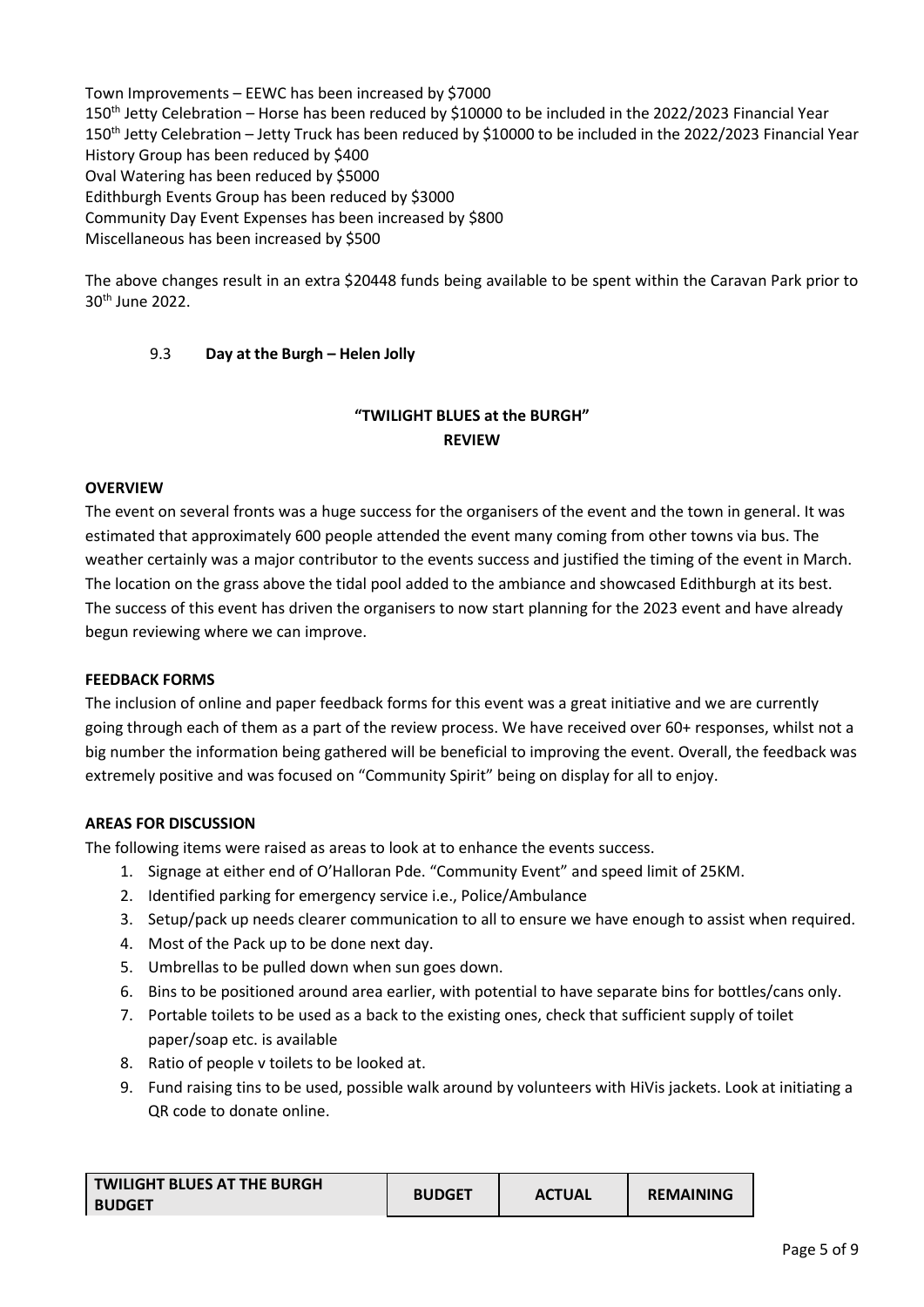| <b>March 22 Event</b>    |             |             |           |
|--------------------------|-------------|-------------|-----------|
| EPA Sponsorship          | \$5,000.00  | \$4,000.00  | \$0       |
| <b>AGL Sponsorship</b>   | \$5,000.00  | \$5,000.00  | \$4950    |
| Council Sponsorship      | \$1,000.00  | \$1,000.00  | \$0       |
| <b>TOTAL INCOME</b>      | \$11,000.00 | \$10,000.00 | \$4950.00 |
|                          |             |             |           |
| <b>EXPENDITURE</b>       |             |             |           |
| Musicians                | \$3,000.00  | \$3,000.00  |           |
| Advertising              | \$200.00    | \$200.00    | \$0.00    |
| Setup/Packup             | \$500.00    | \$500.00    |           |
| Scotty                   | \$850.00    | \$850.00    |           |
| Stage/Marquee            | \$500.00    | \$500.00    |           |
| <b>TOTAL EXPENDITURE</b> | \$5,050.00  | \$5,050.00  |           |
|                          |             |             |           |
| <b>REMAINING AMOUNT</b>  |             | \$4,950.00  |           |

### 9.4 **Cooee – K.Dawes**

List of advertisers has gone to finance and he invoices have been sent out.

# 9.5 **Markets – R.Dixon**

# EDITHBURGH MARKETS - EPA REPORT (MARCH 13TH) 2022

### Report

Markets held on Sunday 13<sup>th</sup> March 20 Stall Holders Booked 22½ tables used @ \$10.00 per table = \$225.00.. No charge for Museum BBQ Tables. Finance received \$225.00 plus Insurance for 2stall holders @\$17.00. Total \$259.00 -\$ 40.00 for cost of petrol charges of setting up signs and retrieving By Peter Dixon Summary Excellent participation by locals and Tourists, due to March long weekend and Blues Music Event. Excellent range of products with two new Stall Holders, Offering children's toys and clothing and great range of bakery, Dried Fruits, Plants and plant stands, Candles, Resin and Jewellery. Future Markets Next Market will be held Easter Sunday, April 17<sup>th</sup>

# 9.6 **Events Committee – S.Szczypiorski. M.O'Connell**

Quiz night May 14<sup>th</sup>, tickets online or Post Office, money towards the Horse Project.

Grants have been applied for and one successful, several donations,

Suggest that a letter to Council to have the horse in the area of the median strip on Blanche St.

Progress has received letters of concern/complaint about horse on the foreshore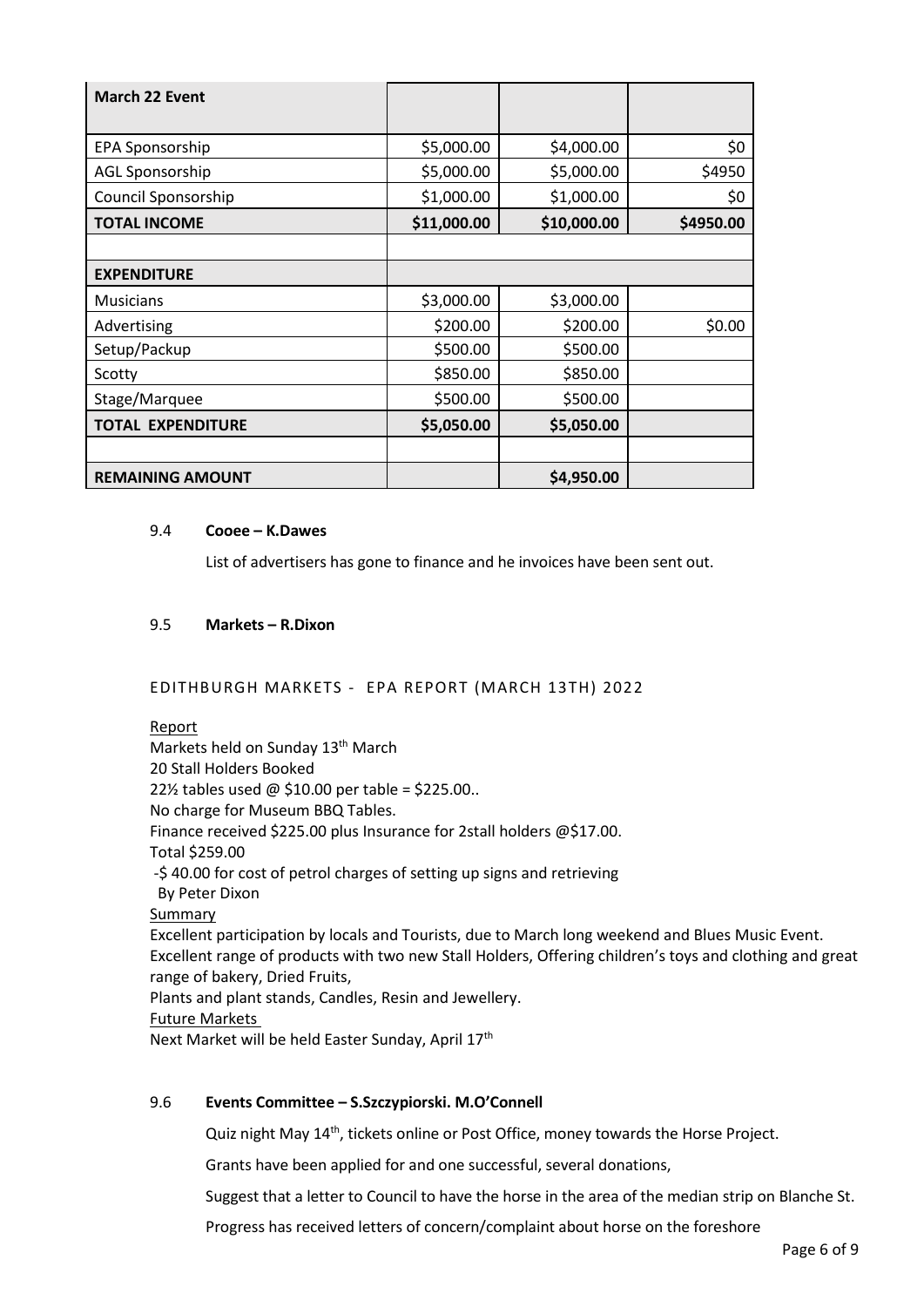*Action: Stan to write letter to Council proposing location of horse to be in Edith St*

### 9.7 **Edithburgh Museum Report - K.Dawes**

Back in operation, trying to get Clan Ranald sextant, bell and porthole from private collector she has given them to SA gov and they are at the Maritime Museum and not on display. Letter of support from Progress may be requested. Seeking funding for further sheds for displays. Interviewed for Podcasts. Stall at the markets and sausage sizzle. November for 50<sup>th</sup> birthday for Museum. Suggest not having the Jetty 150<sup>th</sup> at Easter 2023, either two weeks before or after

Institute – Peter Tape has turned new finial and it has been installed along with replacing the trim and bees have been removed

### 9.8 **Tidal Pool – K.Dawes**

The Shark Barrier has had an engineer report done and hopefully will be in the water before the next summer season.

### 9.9 **Edithburgh Environment and Gardens – J.Douglas**

9.10 **Councilor's Report**

# **10. Correspondence**

**Moved: K.Dawes Seconded: P.Dixon** 

**#50(12/04/2022) That the correspondence in and out as tabled be accepted.**

**Carried**

# **11. General Business**

- 11.1 Progress Networking meeting held last week and well worth taking part in, suggest follow up for the group and later in the year Pt Vincent Progress are planning another workshop
- 11.2 180DC Consulting Workshop going ahead  $30<sup>th</sup>$  April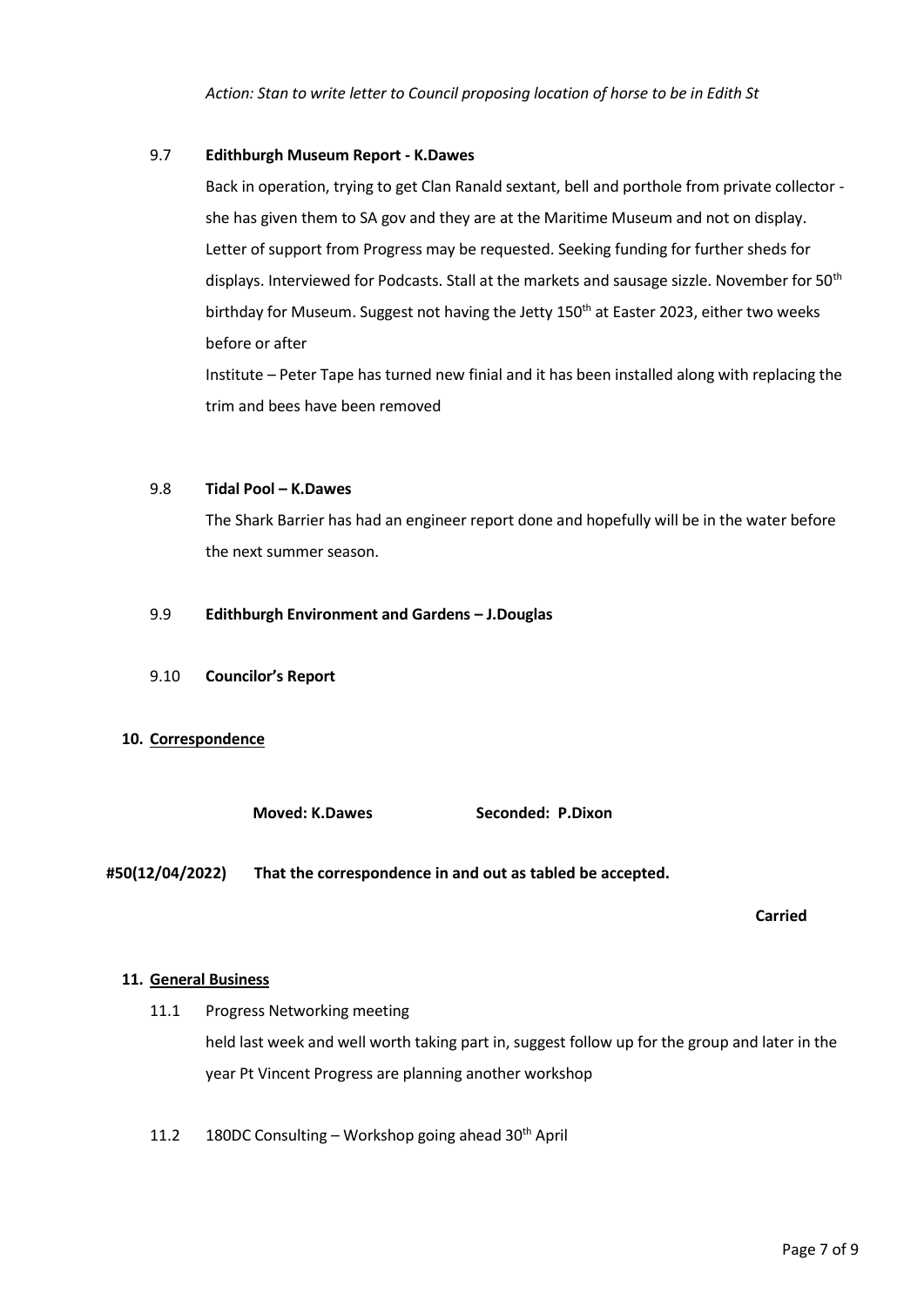# 11.3 ANZAC Day Wreath

Order from the Florist, Stan will meet with John in regards to collection and presentation both from Council and Progress

- 11.4 Success st Sultana Point rocks being washed onto the beach suggest volunteer working party to pile up the rocks for Council removal Also walking path needs to be cleared *Action: letter to council asking to remove the rocks along the beach, and prune the walking paths as they are very overgrown*
- 11.5 Council renewing Caravan Park Lease Council has multiple 5 year leases to 2031
- 11.6 Telstra after power failure internet and phone didn't come back for some people. Regional Australia to co ordinate replacement of the battery at the exchange behind the post office. Community consultation group to meet with Fraser Ellis about issues that effect Edithburgh *Action: letter of support for Fraser Ellis – phone and internet/ health and roads*
- 11.7 SS Grant Solutions keep grant writer on retainer looking for grants and writing for appropriate ones – payment only is application is successful
- 11.8 Cooee suggest annual subscription available with copies emailed out and not available online or emailed freely *Action: Jen to get the Costs of Cooee inc copier, paper, wifi for Shirley, advertising*
- 11.9 Finance any finance queries for sub committees should come through Progress members only and not sub committee members
- 11.10 Jetty Sign signage for the Jetty will be on the wall by the jetty truck, there will be 2 signs, one for the history and one for the Marine life. Marine life/ Dive sign is to be put together with input by people with expertise. Also needs photographic credit to photographers. Keryn will work with the people involved and sign will not be printed until agreed by Progress members